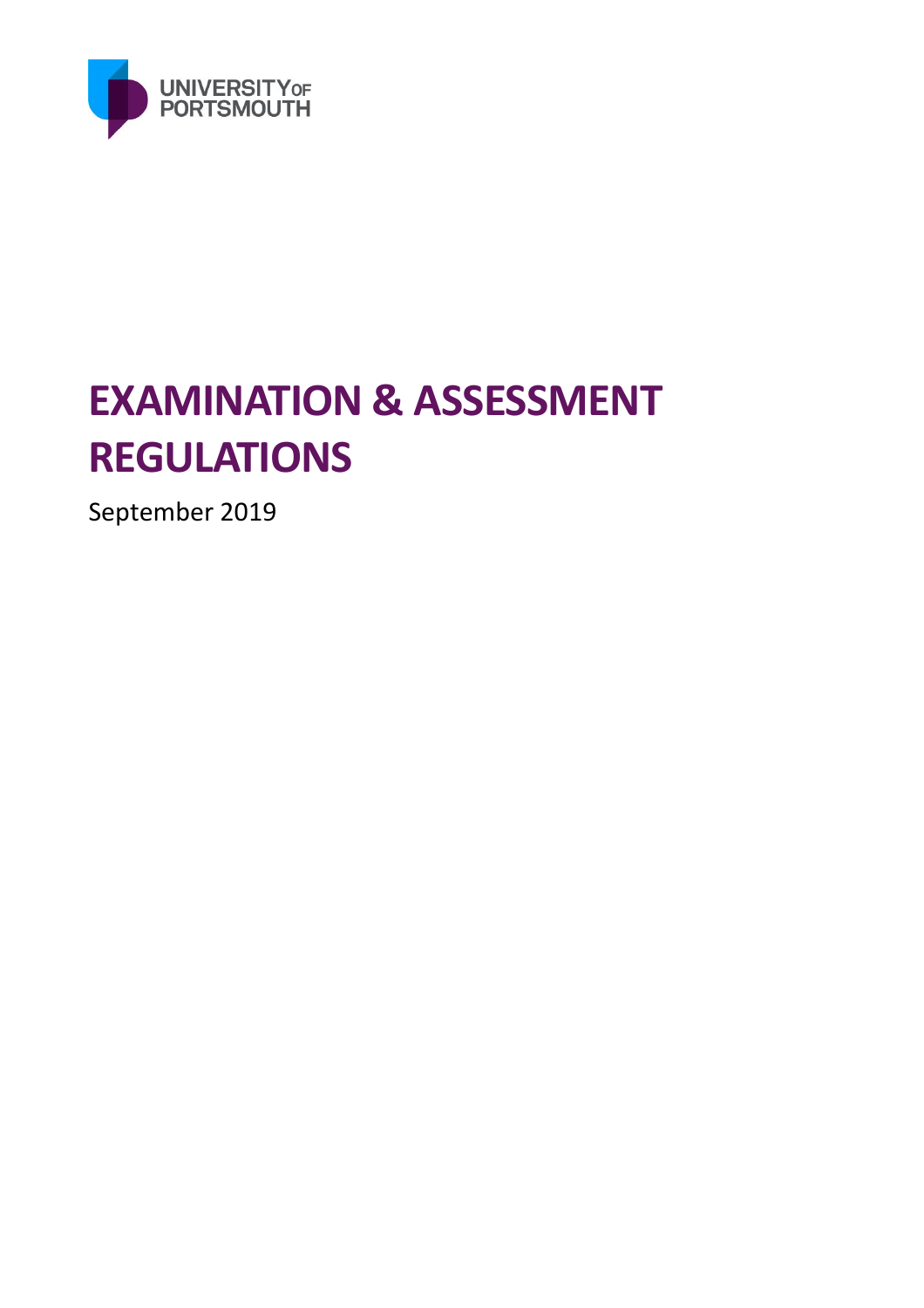

## **Contents**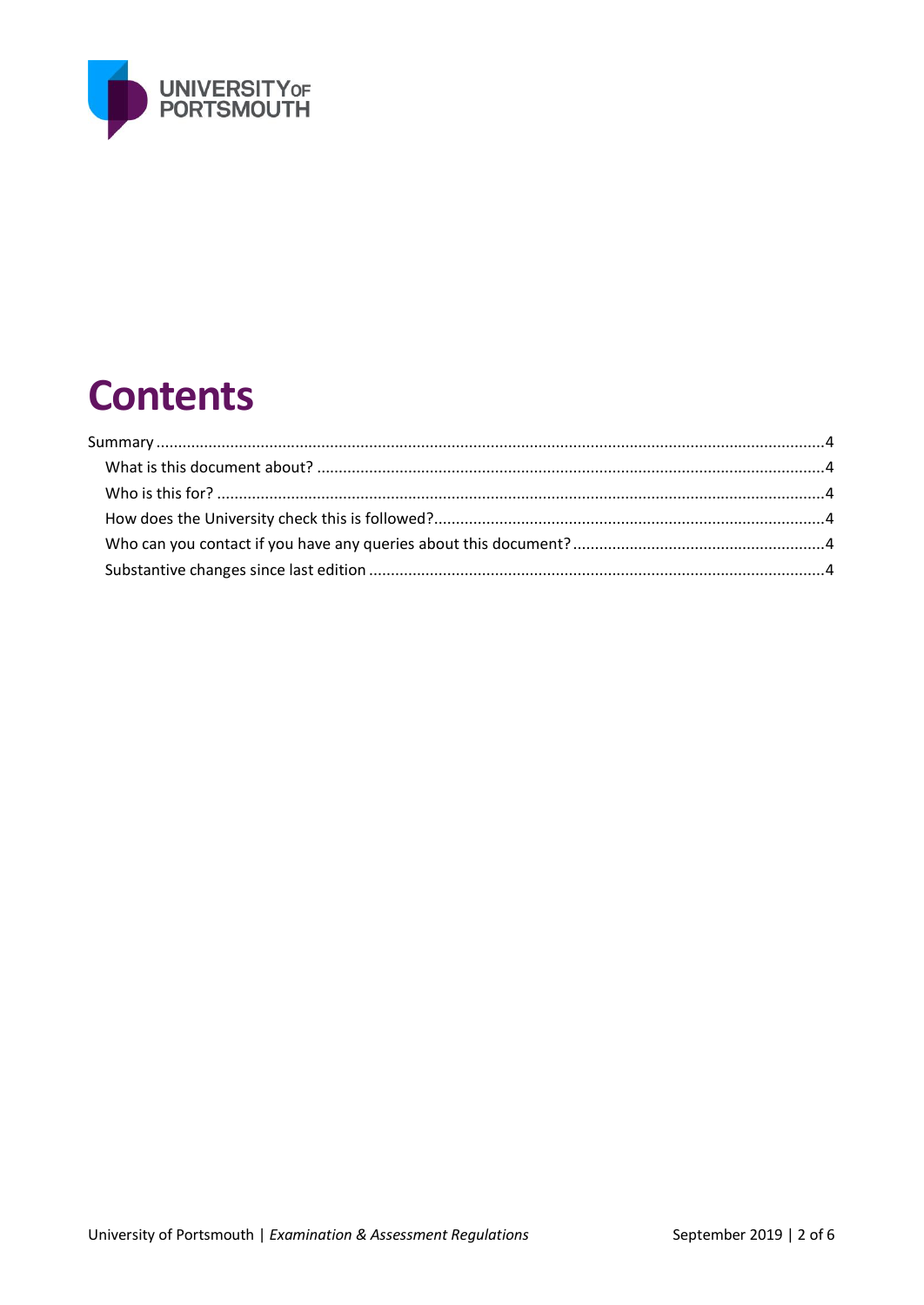

| <b>Document title</b>                                                                                                                                     |                                                         |            |  |  |
|-----------------------------------------------------------------------------------------------------------------------------------------------------------|---------------------------------------------------------|------------|--|--|
| <b>Examination and Assessment Regulations</b>                                                                                                             |                                                         |            |  |  |
| Document author and department                                                                                                                            |                                                         |            |  |  |
| Academic Standards, Quality and Partnerships, Department of Student and Academic Administration                                                           |                                                         |            |  |  |
| <b>Approving body</b>                                                                                                                                     |                                                         |            |  |  |
| <b>Academic Council</b>                                                                                                                                   |                                                         |            |  |  |
| Date of approval                                                                                                                                          |                                                         |            |  |  |
| 23rd March 2019                                                                                                                                           |                                                         |            |  |  |
| <b>Review date</b>                                                                                                                                        |                                                         |            |  |  |
| Every three years                                                                                                                                         |                                                         |            |  |  |
| <b>Edition no.</b>                                                                                                                                        |                                                         |            |  |  |
| Annual                                                                                                                                                    |                                                         |            |  |  |
| <b>ID Code</b>                                                                                                                                            |                                                         |            |  |  |
| 107                                                                                                                                                       |                                                         |            |  |  |
| Date of effect                                                                                                                                            |                                                         |            |  |  |
|                                                                                                                                                           |                                                         |            |  |  |
| EITHER For public access online (internet)? Tick as appropriate                                                                                           |                                                         | <b>YES</b> |  |  |
| For public access on request copy to be mailed Tick as appropriate                                                                                        |                                                         | <b>YES</b> |  |  |
|                                                                                                                                                           |                                                         |            |  |  |
| OR For staff access only (intranet)? Tick as appropriate                                                                                                  |                                                         |            |  |  |
| Password protected Tick as appropriate                                                                                                                    | <b>NO</b>                                               |            |  |  |
| External queries relating to the document to be referred in the first instance to the Corporate<br>Governance team: email corporate-governance@port.ac.uk |                                                         |            |  |  |
| If you need this document in an alternative format,                                                                                                       |                                                         |            |  |  |
|                                                                                                                                                           | please email <b>corporate.communications@port.ac.uk</b> |            |  |  |

The latest version of this document is always to be found at:

http://policies.docstore.port.ac.uk/policy-107.pdf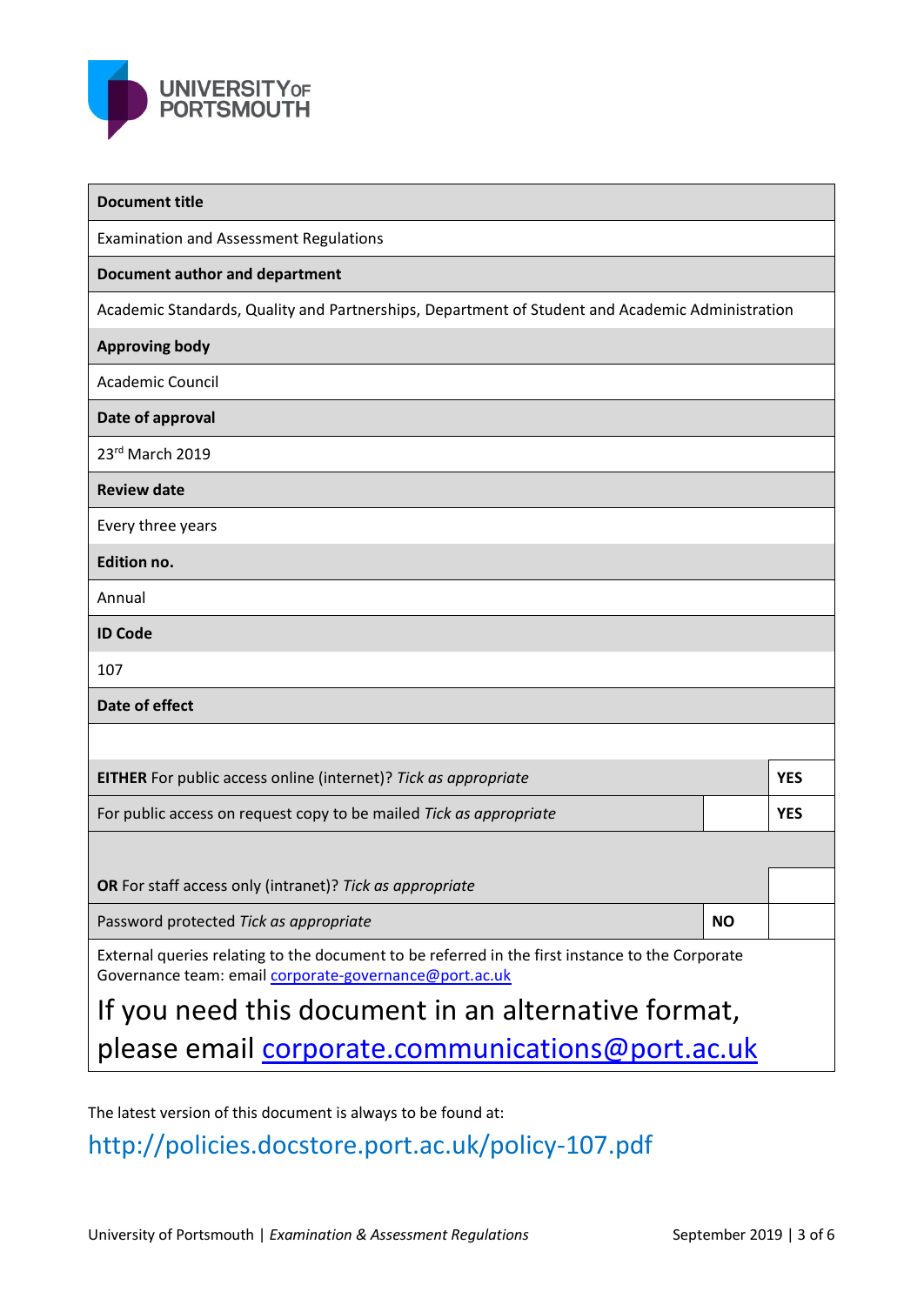

### **Summary**

#### What is this document about?

The examination and assessment regulations are detailed academic rules that explain what a student must do to obtain the award for which they are registered. It is comprised of several links which will take you to the relevant section. As not all sections are updated each year, the document that the link takes you to may have a different date to the front cover of the regulations. This just indicates the last date that the particular section you are in was amended. Each of the sections has further links to useful information contained within them.

#### Who is this for?

This document will be of most interest to new and existing students, academic staff and external examiners.

It will be of interest to the UK Quality Assurance Agency (QAA) and it may also be of interest to the wider public.

#### How does the University check this is followed?

The Academic Standards, Quality and Partnerships team within Department of Student and Academic Administration Registry is responsible for reviews and audits to ensure that the policy is followed. Additionally, there is an external examiner for every unit and every course in the University who ensures that this policy is followed.

#### Who can you contact if you have any queries about this document?

If you have questions about this document please contact Academic Standards, Quality and Partnerships, Department of Student and Academic Administration (DSAA) asqp@port.ac.uk

#### Substantive changes since last edition

- 1. To remove the 'Nature of Assessment' section from the Examination and Assessment Regulations.
- 2. To permit threshold marks and variations to module pass marks if required through the accreditation process of a Professional Statutory and Regulatory Body (PSRB).
- 3. To Verify rather than Double Blind Mark all modules except project modules.
- 4. To harmonise the Extenuating Circumstance Form submission dates for all assessment types and add additional hand in dates to reflect the various assessment periods.
- 5. To change the terminology for modules not passed back to Refer and Defer.
- 6. To remove the Academic Registrar's signature from UP6 and UP7 (and similar) forms.
- 7. To allow Higher National Diplomas (HND) to be awarded with Merit/Distinction.
- 8. To allow compensation of one module up to 40 credits in the first year only.
- 9. To increase the referral limit to 60 credits.
- 10. To reduce the late hand in period from 20 working days to 10 working days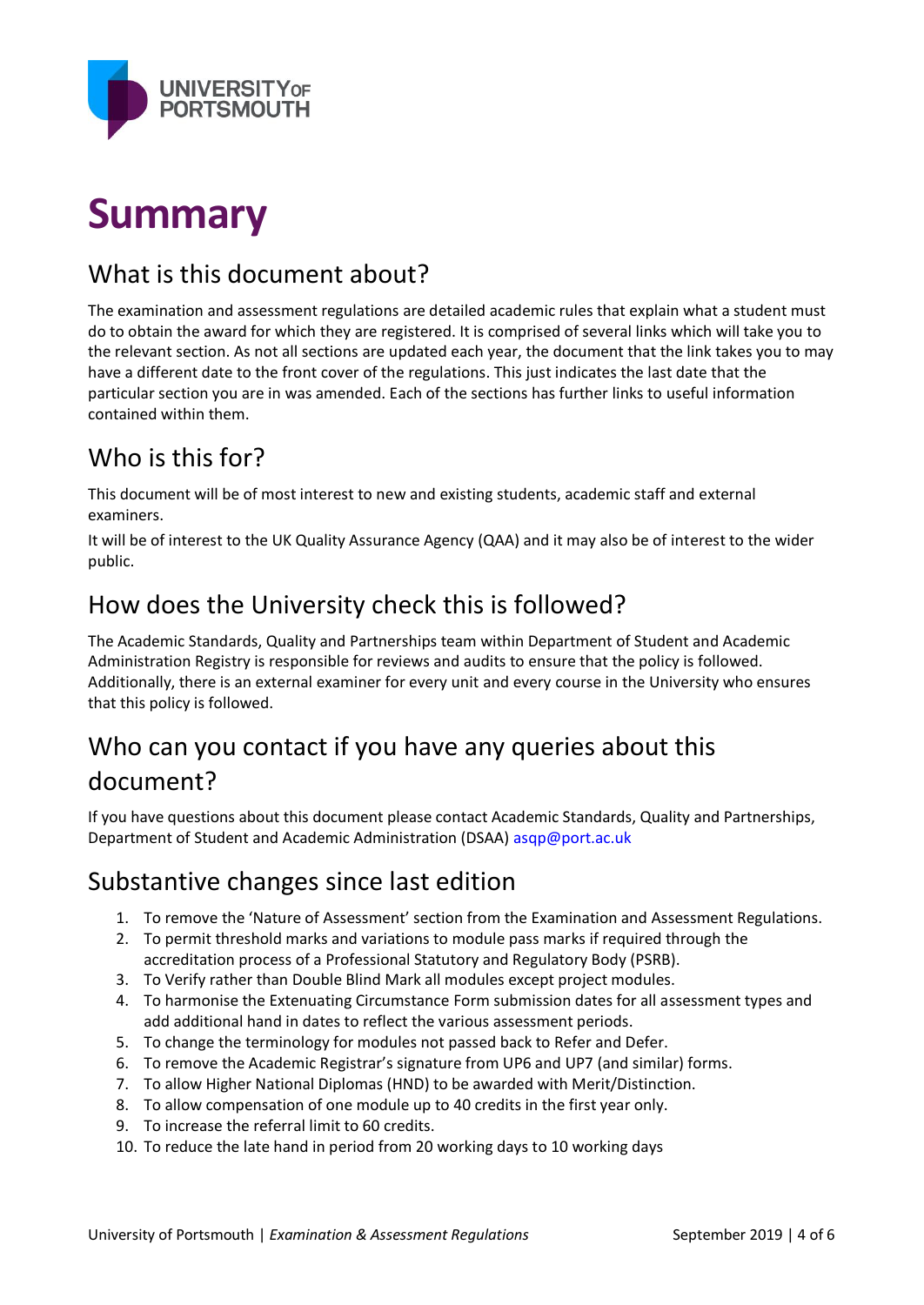

**The relevant sections of the Examination and Assessment Regulations can be found by clicking on the link below:**

- 1. **[Introduction](http://regulations.docstore.port.ac.uk/ExamRegs1Introduction.pdf)** (including general information and responsibilities of both the University and students)
- 2. **[Before Assessment](http://regulations.docstore.port.ac.uk/ExamRegs2BeforeAssessment.pdf)** (including information that will be provided to all students)
- 3. **[Adjustments for Disabled Students](http://regulations.docstore.port.ac.uk/ExamRegs3AdjustmentforDisabledStudents.pdf)** (including the process, exceptions to the process and dealing with timed assessments)
- 4. **[Coursework](http://regulations.docstore.port.ac.uk/ExamRegs4Coursework.pdf)** (including submission, late submission and the use of antiplagiarism software)
- 5. **[Examinations](http://regulations.docstore.port.ac.uk/ExamRegs5Examinations.pdf)** (including entering and leaving an exam, starting and ending an exam, stationery and materials, behaviour during exams, the actions of an invigilator on discovering an assessment offence and illness)
- 6. **[Marking and Feedback](http://regulations.docstore.port.ac.uk/ExamRegs6MarkingFeedback.pdf)** (including anonymous marking, marking schemes, mark verification, feedback and the return of assessed work.)
- 7. **[Extenuating Circumstances](http://regulations.docstore.port.ac.uk/ExamRegs7ExtenuatingCircumstances.pdf)** (including extenuating circumstances forms, extenuation circumstances officers, intervention on a student's behalf, serious and confidential extenuating circumstances and valid extenuating circumstances)
- 8. **[Module Assessment Boards](http://regulations.docstore.port.ac.uk/ExamRegs8ModuleAssessmentBoards.pdf)** (including membership, process and powers, moderation, extenuating circumstances, decisions, external examiners, assessment penalties, course management issues, the disclosure of marks and grades, delegation of authority and minutes)
- 9. **[Boards of Examiners](http://regulations.docstore.port.ac.uk/ExamRegs9BoardofExaminers.pdf)** (including membership, process and powers, compensation, decisions, classification of awards, aegrotat awards, posthumous awards, exclusion, authority to depart from regulations course management issues, delegation of authority and minutes)
- 10. **[Exemptions](http://regulations.docstore.port.ac.uk/ExamRegs10Exemptions.pdf)** (including details of how to apply for exemptions from the regulations)
- 11. **[Academic Appeals](http://regulations.docstore.port.ac.uk/ExamRegs11AcademicAppeals.pdf)** (including the process, action following the meeting of an appeals panel, annulment of decisions, the process for requesting a review of a mark and the relationship between complaints and appeals)
- 12. **[Assessment Offences](http://regulations.docstore.port.ac.uk/ExamRegs12AssessmentOffences.pdf)** (including definition and disciplinary processes)

This document is pending revision subject to the outcome of the University Academic Regulations review scheduled for 2021/22.